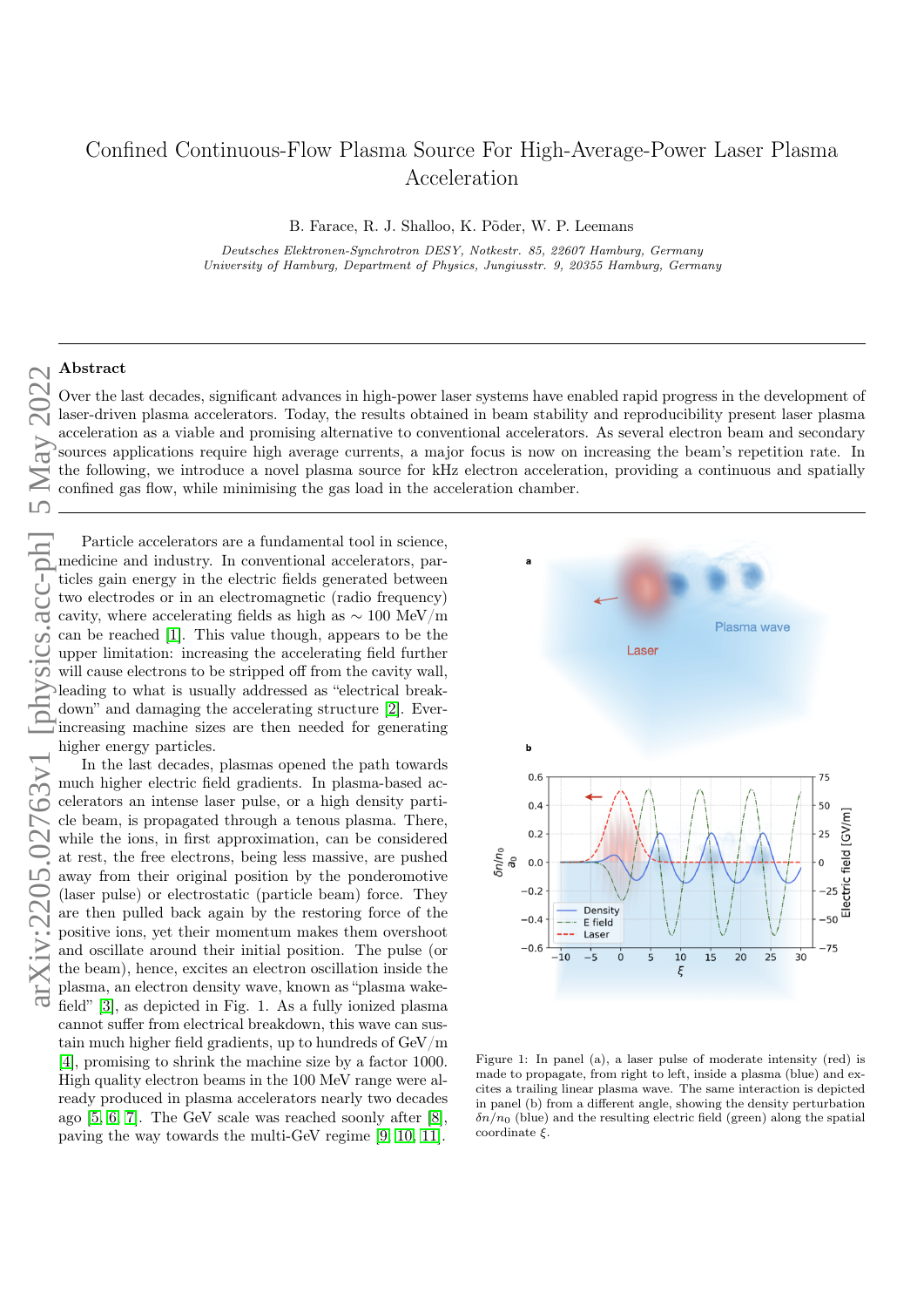| E                 | $\tau$ | $a_0$ | $n_e$                                                                                     | $\Delta E$                                                                           | $w_0$ | $Z_R$ | $L_{dep}$          |
|-------------------|--------|-------|-------------------------------------------------------------------------------------------|--------------------------------------------------------------------------------------|-------|-------|--------------------|
| 30 J              |        |       | 60 fs $4.8$ $0.66 \times 10^{18}$ cm <sup>-3</sup> $4.2$ GeV $26 \mu$ m $2.6$ mm $4.5$ mm |                                                                                      |       |       |                    |
| $1 \text{ J}$     |        |       | 25 fs $3.5$ $4.2 \times 10^{18}$ cm <sup>-3</sup>                                         | $500 \,\mathrm{MeV}$ $10 \,\mathrm{\upmu m}$ $0.4 \,\mathrm{mm}$ $2.8 \,\mathrm{mm}$ |       |       |                    |
| $3 \,\mathrm{mJ}$ |        |       | $5 \text{ fs}$ $2 \qquad 1 \times 10^{20} \text{ cm}^{-3}$                                | $10 \,\mathrm{MeV}$ $2.1 \,\mathrm{µm}$ $18 \,\mathrm{µm}$                           |       |       | $25 \,\mathrm{nm}$ |

Table 1: Laser plasma accelerators scaling in the blowout regime, assuming  $\lambda_0 = 800$  nm, adapted from [\[12\]](#page-2-11). The main parameters that define the laser-plasma interaction are outlined for different energy regimes  $(E)$ : the pulse temporal duration  $\tau$ , the normalised vector potential  $a_0$ , the electron density  $n_e$ , the achievable energy gain  $\Delta E$ , the laser spot size  $\omega_0$ , the Rayleigh length  $Z_R$ , and the dephasing length  $L_{dep}$ .

To date, electrons up to 8 GeV have been produced, employing a Petawatt-class laser system focused into a 20 cm long plasma channel [\[14\]](#page-2-12).

Among the different challanges that this technique is facing [\[15,](#page-2-13) [16,](#page-2-14) [17,](#page-2-15) [18\]](#page-2-16), increasing the repetition rate of the machines is essential, in order to drive applications where many pulses per second are needed.

In laser-driven plasma accelerators (LPAs), 1 kHz operation can now be routinely achieved [\[12\]](#page-2-11) and, on this path, great effort is being made in optimizing the plasma source, which is key in the acceleration process. The source geometry, as well as its gas density and composition, have a major impact on the accelerated electron beam properties, including charge, energy spectrum and divergence. In the following, we present a novel plasma source which provides a continuous, controllable, 100 micron scale confined gas region. Its interaction with an intense laser pulse is able to produce few MeV electron beams at kHz repetition rates.

Currently, most plasma-based accelerators are operated in the "blow-out" regime, where the fields generated in the plasma wave are particularly suitable for electron acceleration [\[19,](#page-2-17) [20\]](#page-2-18). This regime requires highly relativistic intensities, which are usually delivered by focusing down joule-class Ti:Sa laser systems, typically operating with repetition rates  $\leq 10$  Hz. High repetition rate plasma ac-

celerators, on the other hand, make use of kilohertz laser systems, where the maximum pulse energy is limited to the millijoule level. With these lower energies the blowout regime is still accessible, provided that all the other parameters are correctly scaled. As an example, Tab. 1 shows the characteristics of a typical plasma source suitable for such systems. In order to accelerate electrons at kHz repetition rates, the plasma source must provide high gas density  $(n_e \sim 1 \times 10^{20} \text{ cm}^{-3})$  and must be limited to tens of micrometers scale [\[21,](#page-3-0) [22,](#page-3-1) [23,](#page-3-2) [24\]](#page-3-3). Such sources are usually gas nozzles, with inner diameter  $< 100 \,\mathrm{\upmu m}$ . Because of their bigger outer diameter, though, these are very prone to be damaged by the tightly focused driving laser, therefore the laser height above the nozzle must be finely tuned and is typically  $\sim 100 \,\text{\upmu m}$ . This inevitably means that a very high backing pressure is needed (up to 60 bar [\[24\]](#page-3-3)) in order to achieve the desired gas density. Gas load inside the acceleration chamber is then one of the major issues is such experiments, potentially limiting the applicability of these novel accelerators.

The novel source proposed here is able to supply continuous gas flow (required for kHz operation) in a confined spatial region at the  $100 \mu m$  scale. It consists of a hollow, thin-walled, micro-capillary tube, where gas is flowing at a controlled pressure. As shown in Fig. 2, the driving



Figure 2: Plasma source schematics. The laser intersects the capillary transversely, drives a plasma wave and accelerates electrons (a). Panel (b) shows the results of a PIC simulation. The upper section depicts a typical density profile obtainable with the presented source geometry (simulated in ANSYS-FLUENT). In the lower one, a mJ laser pulse with the parameters of Tab. 1 is made to propagate through it. Injected electrons are highlighted in pink. Panel (c) shows the electrons spectrum at the end of the propagation. The total accelerated charge in this example is around 0.5 pC. The PIC simulation has been carried out with FBPIC [\[13\]](#page-2-19).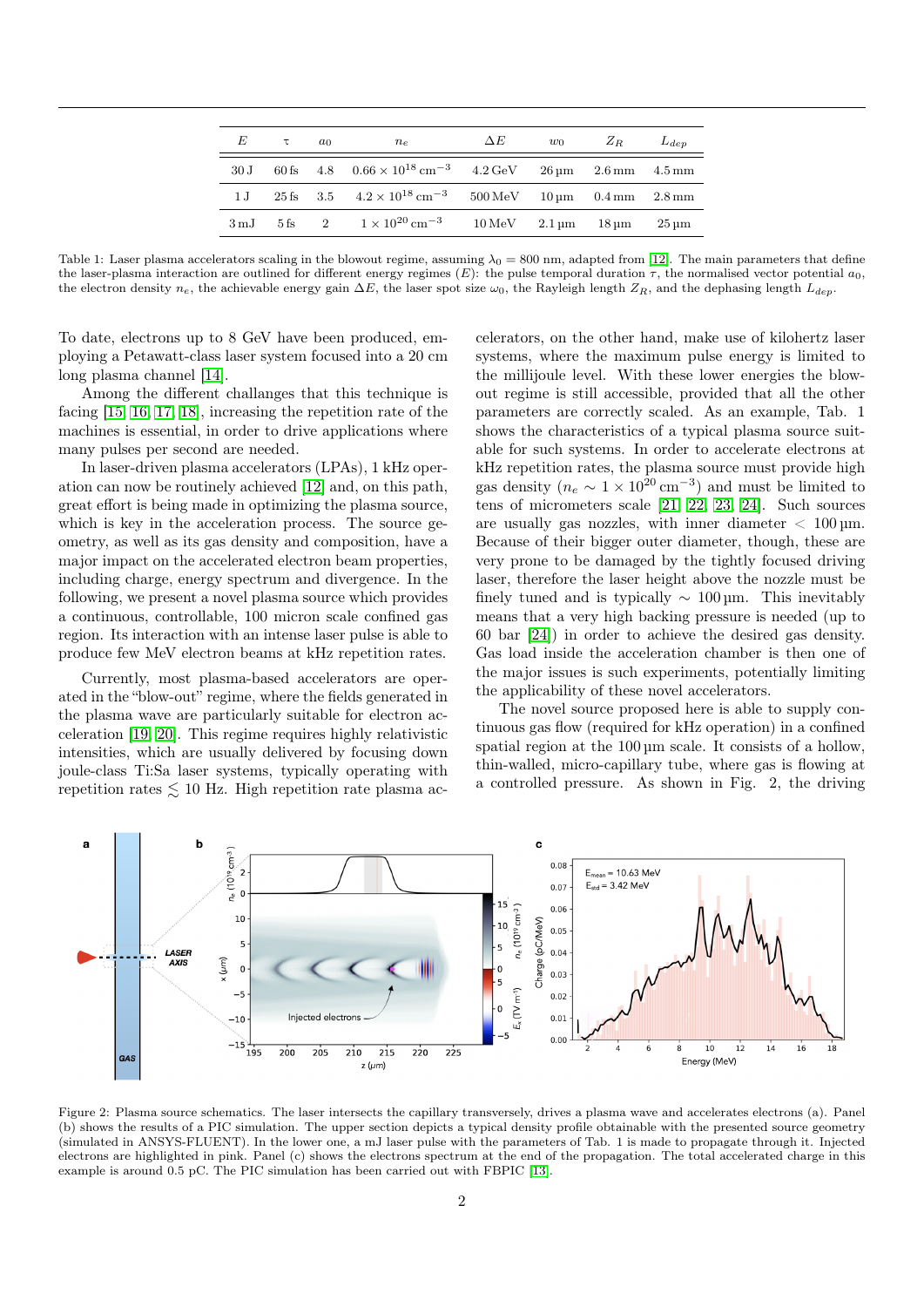laser intersects the capillary transversely, ionizing the gas, exciting the plasma wave and providing electron injection. The gas is in a closed system for capture and recirculation and, thus, the leakage into the chamber can be minimised. Controlling the input pressure allows, then, for tuning the desired gas density at the interaction point and the transverse geometry results in very short ramps, which are needed for optimising the coupling of the driver into the gas. Moreover, features could be added inside the capillary in order to induce shocks or other flow manipulations which could improve the acceleration process.

The novel plasma source proposed, hence, promises to increase the LPA stability and optimise the gas load during the production of few MeV electron beams at kHz repetition rate. Such systems have the potential to deliver beams of femtoseconds duration with high average currents, which would be extremely useful in several medical and industrial applications [\[25,](#page-3-4) [26\]](#page-3-5).

## References

- <span id="page-2-0"></span>[1] V. Shiltsev and F. Zimmermann. Modern and future colliders. Rev. Mod. Phys., 93:015006, Mar 2021. doi: 10.1103/ RevModPhys.93.015006. URL [https://link.aps.org/doi/10.](https://link.aps.org/doi/10.1103/RevModPhys.93.015006) [1103/RevModPhys.93.015006](https://link.aps.org/doi/10.1103/RevModPhys.93.015006).
- <span id="page-2-1"></span>[2] A. Grudiev, S. Calatroni, and W. Wuensch. New local field quantity describing the high gradient limit of accelerating structures. Phys. Rev. ST Accel. Beams, 12:102001, Oct 2009. doi: 10.1103/PhysRevSTAB.12.102001. URL [https://link.](https://link.aps.org/doi/10.1103/PhysRevSTAB.12.102001) [aps.org/doi/10.1103/PhysRevSTAB.12.102001](https://link.aps.org/doi/10.1103/PhysRevSTAB.12.102001).
- <span id="page-2-2"></span>[3] T. Tajima and J. M. Dawson. Laser electron accelerator. Phys. Rev. Lett., 43:267–270, Jul 1979. doi: 10.1103/PhysRevLett.43. 267. URL [https://link.aps.org/doi/10.1103/PhysRevLett.](https://link.aps.org/doi/10.1103/PhysRevLett.43.267) [43.267](https://link.aps.org/doi/10.1103/PhysRevLett.43.267).
- <span id="page-2-3"></span>[4] E. Esarey, C. B. Schroeder, and W. P. Leemans. Physics of laserdriven plasma-based electron accelerators. Rev. Mod. Phys., 81: 1229–1285, Aug 2009. doi: 10.1103/RevModPhys.81.1229. URL <https://link.aps.org/doi/10.1103/RevModPhys.81.1229>.
- <span id="page-2-4"></span>[5] S. P. D. Mangles, C. D. Murphy, Z. Najmudin, A. G. R. Thomas, J. L. Collier, A. E. Dangor, E. J. Divall, P. S. Foster, J. G. Gallacher, C. J. Hooker, D. A. Jaroszynski, A. J. Langley, W. B. Mori, P. A. Norreys, F. S. Tsung, R. Viskup, B. R. Walton, and K. Krushelnick. Monoenergetic beams of relativistic electrons from intense laser–plasma interactions. Nature, 431(7008):535– 538, sep 2004. doi: 10.1038/nature02939.
- <span id="page-2-5"></span>[6] C. G. R. Geddes, Cs. Toth, J. van Tilborg, E. Esarey, C. B. Schroeder, D. Bruhwiler, C. Nieter, J. Cary, and W. P. Leemans. High-quality electron beams from a laser wakefield accelerator using plasma-channel guiding. Nature, 431(7008):538–541, sep 2004. doi: 10.1038/nature02900.
- <span id="page-2-6"></span>[7] J. Faure, Y. Glinec, A. Pukhov, S. Kiselev, S. Gordienko, E. Lefebvre, J.-P. Rousseau, F. Burgy, and V. Malka. A laser–plasma accelerator producing monoenergetic electron beams. Nature, 431(7008):541–544, sep 2004. doi: 10.1038/ nature02963.
- <span id="page-2-7"></span>[8] W. P. Leemans, B. Nagler, A. J. Gonsalves, Cs. Tóth, K. Nakamura, C. G. R. Geddes, E. Esarey, C. B. Schroeder, and S. M. Hooker. GeV electron beams from a centimetre-scale accelerator. Nature Physics, 2(10):696–699, sep 2006. doi: 10.1038/nphys418.
- <span id="page-2-8"></span>[9] Hyung Taek Kim, Ki Hong Pae, Hyuk Jin Cha, I Jong Kim, Tae Jun Yu, Jae Hee Sung, Seong Ku Lee, Tae Moon Jeong, and Jongmin Lee. Enhancement of electron energy to the multigev regime by a dual-stage laser-wakefield accelerator pumped

by petawatt laser pulses. Phys. Rev. Lett., 111:165002, Oct 2013. doi: 10.1103/PhysRevLett.111.165002. URL [https://](https://link.aps.org/doi/10.1103/PhysRevLett.111.165002) [link.aps.org/doi/10.1103/PhysRevLett.111.165002](https://link.aps.org/doi/10.1103/PhysRevLett.111.165002).

- <span id="page-2-9"></span>[10] Xiaoming Wang, Rafal Zgadzaj, Neil Fazel, Zhengyan Li, S. A. Yi, Xi Zhang, Watson Henderson, Y.-Y. Chang, R. Korzekwa, H.-E. Tsai, C.-H. Pai, H. Quevedo, G. Dyer, E. Gaul, M. Martinez, A. C. Bernstein, T. Borger, M. Spinks, M. Donovan, V. Khudik, G. Shvets, T. Ditmire, and M. C. Downer. Quasi-monoenergetic laser-plasma acceleration of electrons to 2 GeV. Nature Communications, 4(1), jun 2013. doi: 10.1038/ ncomms2988.
- <span id="page-2-10"></span>[11] W. P. Leemans, A. J. Gonsalves, H.-S. Mao, K. Nakamura, C. Benedetti, C. B. Schroeder, Cs. Tóth, J. Daniels, D. E. Mittelberger, S. S. Bulanov, J.-L. Vay, C. G. R. Geddes, and E. Esarey. Multi-gev electron beams from capillarydischarge-guided subpetawatt laser pulses in the self-trapping regime. Phys. Rev. Lett., 113:245002, Dec 2014. doi: 10. 1103/PhysRevLett.113.245002. URL [https://link.aps.org/](https://link.aps.org/doi/10.1103/PhysRevLett.113.245002) [doi/10.1103/PhysRevLett.113.245002](https://link.aps.org/doi/10.1103/PhysRevLett.113.245002).
- <span id="page-2-11"></span>[12] J Faure, D Gustas, D Guenot, A Vernier, F Böhle, M Ouille, S Haessler, R Lopez-Martens, and A Lifschitz. A review of recent progress on laser-plasma acceleration at kHz repetition rate. Plasma Physics and Controlled Fusion, 61(1):014012, nov 2018. doi: 10.1088/1361-6587/aae047. URL [https://doi.org/](https://doi.org/10.1088/1361-6587/aae047) [10.1088/1361-6587/aae047](https://doi.org/10.1088/1361-6587/aae047).
- <span id="page-2-19"></span>[13] Remi Lehe, Manuel Kirchen, Igor A. Andriyash, Brendan B. Godfrey, and Jean-Luc Vay. A spectral, quasicylindrical and dispersion-free particle-in-cell algorithm. Computer Physics Communications, 203:66–82, 2016. ISSN 0010-4655. doi: https://doi.org/10.1016/j.cpc.2016.02.007. URL [https://www.sciencedirect.com/science/article/pii/](https://www.sciencedirect.com/science/article/pii/S0010465516300224) [S0010465516300224](https://www.sciencedirect.com/science/article/pii/S0010465516300224).
- <span id="page-2-12"></span>[14] A. J. Gonsalves, K. Nakamura, J. Daniels, C. Benedetti, C. Pieronek, T. C. H. de Raadt, S. Steinke, J. H. Bin, S. S. Bulanov, J. van Tilborg, C. G. R. Geddes, C. B. Schroeder, Cs. Tóth, E. Esarey, K. Swanson, L. Fan-Chiang, G. Bagdasarov, N. Bobrova, V. Gasilov, G. Korn, P. Sasorov, and W. P. Leemans. Petawatt laser guiding and electron beam acceleration to 8 gev in a laser-heated capillary discharge waveguide. Phys. Rev. Lett., 122:084801, Feb 2019. doi: 10.1103/ PhysRevLett.122.084801. URL [https://link.aps.org/doi/](https://link.aps.org/doi/10.1103/PhysRevLett.122.084801) [10.1103/PhysRevLett.122.084801](https://link.aps.org/doi/10.1103/PhysRevLett.122.084801).
- <span id="page-2-13"></span>[15] Lintong Ke et al. Wentao Wang, Ke Feng. Free-electron lasing at 27 nanometres based on a laser wakefield accelerator. Nature 595, 516 520 (2021), 595(7868):516–520, jul 2021. doi: 10.1038/ s41586-021-03678-x. URL [https://www.nature.com/articles/](https://www.nature.com/articles/s41586-021-03678-x) [s41586-021-03678-x](https://www.nature.com/articles/s41586-021-03678-x).
- <span id="page-2-14"></span>[16] Carl A. Lindstrøm. Staging of plasma-wakefield accelerators. Phys. Rev. Accel. Beams, 24:014801, Jan 2021. doi: 10.1103/ PhysRevAccelBeams.24.014801. URL [https://link.aps.org/](https://link.aps.org/doi/10.1103/PhysRevAccelBeams.24.014801) [doi/10.1103/PhysRevAccelBeams.24.014801](https://link.aps.org/doi/10.1103/PhysRevAccelBeams.24.014801).
- <span id="page-2-15"></span>[17] S. Diederichs, C. Benedetti, E. Esarey, J. Osterhoff, and C. B. Schroeder. High-quality positron acceleration in beam-driven plasma accelerators. Phys. Rev.<br>Accel. Beams. 23:121301. Dec 2020. doi: 10.1103/ Accel. Beams, 23:121301, Dec 2020. PhysRevAccelBeams.23.121301. URL [https://link.aps.org/](https://link.aps.org/doi/10.1103/PhysRevAccelBeams.23.121301) [doi/10.1103/PhysRevAccelBeams.23.121301](https://link.aps.org/doi/10.1103/PhysRevAccelBeams.23.121301).
- <span id="page-2-16"></span>[18] Markus Büscher, Anna Hützen, Liangliang Ji, and Andreas Lehrach. Generation of polarized particle beams at relativistic laser intensities. High Power Laser Science and Engineering, 8: e36, 2020. doi: 10.1017/hpl.2020.35.
- <span id="page-2-17"></span>[19] A. Pukhov and J. Meyer ter Vehn. Laser wake field acceleration: the highly non-linear broken-wave regime. Applied Physics B: Lasers and Optics, 74(4-5):355-361, apr 2002. doi: 10.1007/ s003400200795.
- <span id="page-2-18"></span>[20] W. Lu, C. Huang, M. Zhou, W. B. Mori, and T. Katsouleas. Nonlinear theory for relativistic plasma wakefields in the blowout regime. Phys. Rev. Lett., 96:165002, Apr 2006. doi: 10.1103/PhysRevLett.96.165002. URL [https://link.aps.org/](https://link.aps.org/doi/10.1103/PhysRevLett.96.165002) [doi/10.1103/PhysRevLett.96.165002](https://link.aps.org/doi/10.1103/PhysRevLett.96.165002).